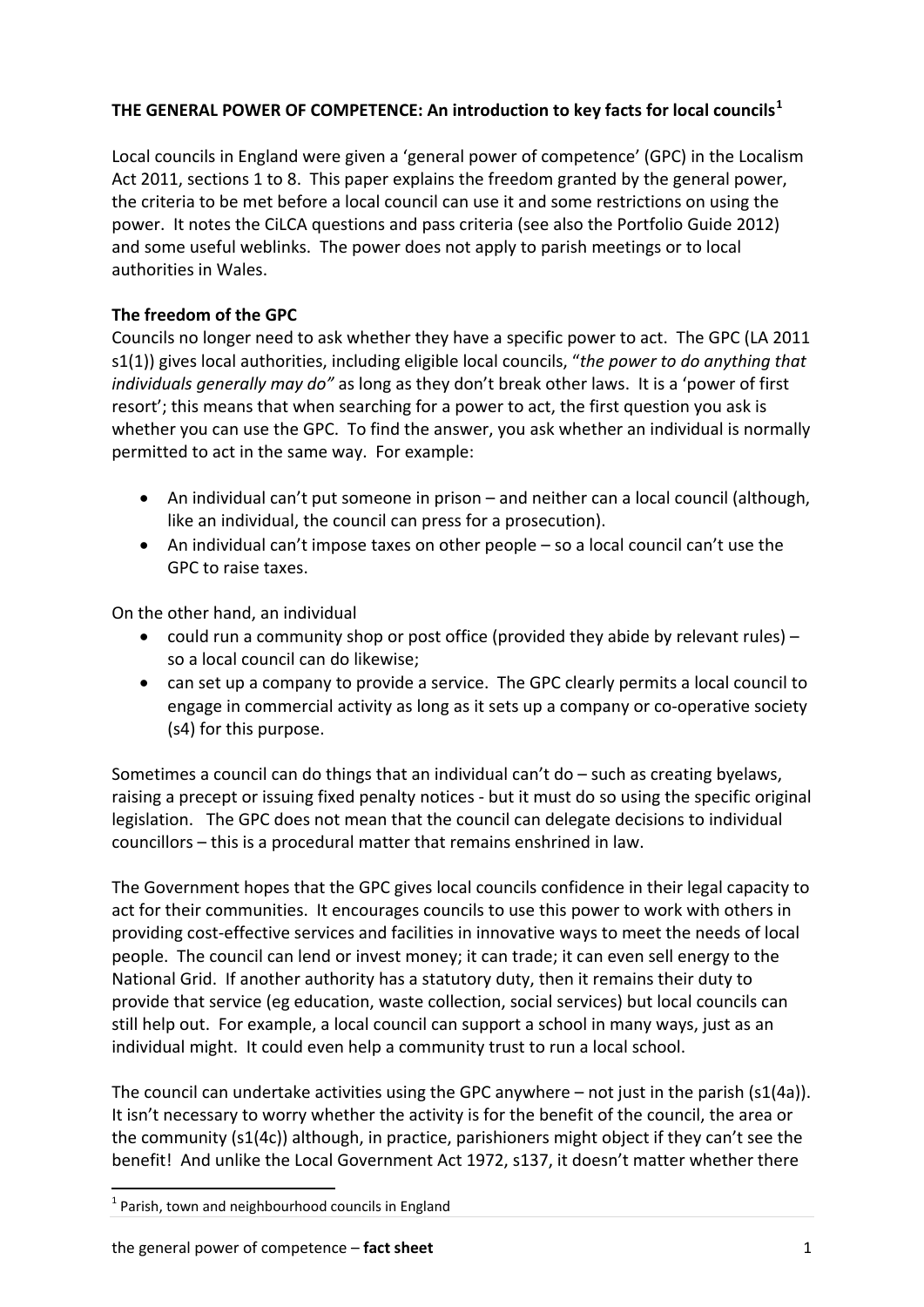are any other specific powers permitting the council to take action (s1(5)). So, for example, a council can use the GPC to build a sports facility even though there is another power enabling it to do the same thing (Local Government (Miscellaneous Provisions) Act 1976 s19).

As always, the council is expected to act in accordance with the general principle of 'reasonableness' established by the Wednesbury court case in 1948. The judgement made it clear that a council can exercise reasonable discretion when interpreting legislation provided that it justifies its decision in terms of relevant, rather than irrelevant, matters.

### **Criteria for eligibility**

The freedom of the GPC is available to local councils that meet two criteria for eligibility (LA 2011 s8) set out in a statutory instrument known as the *Parish Councils (General Power of Competence) (Prescribed Conditions) Order 2012* that came into force in April 2012.

A local council must decide, at a full meeting of the council, that it meets the criteria for eligibility at that particular point in time. A resolution to this effect must be written clearly in the minutes of that meeting. The council is then required to revisit that decision and make a new resolution at every 'relevant'<sup>[2](#page-1-0)</sup> annual meeting of the council to confirm that it still meets the criteria (if it does). This means that eligibility remains in place until the first annual meeting of the council after the ordinary election even if the condition of the eligibility criteria has changed. The two criteria are:

Elected councillors At the precise moment that the council resolves that it meets the criteria, the number of councillors elected at the last ordinary election, or at a subsequent by‐election, must equal or exceed two thirds of its total number of councillors.

> Elected councillors include all councillors who stood for election whether or not the election was contested. Co-opted or appointed councillors do not count as they are not elected.

The total number of councillors means the number of seats on the council including those that might be vacant.

If two thirds is not a whole number, then it must be rounded up to the next whole number. For example, if the number of councillors in total is 8 and two thirds is approximately 5.3, then the number of councillors that must be elected is 6.

| Total council seats |  | 8 | 9 | 10 | 11<br>ᆠᆠ | 1つ<br>ᅩ | 13     | 14 | 15 | 16       | $\rightarrow$              | 18       | 19       | 20 |
|---------------------|--|---|---|----|----------|---------|--------|----|----|----------|----------------------------|----------|----------|----|
| Two thirds          |  | h | b | -  | 8        | 8       | a<br>۰ | 10 | 10 | 11<br>ᆠᆠ | $\ddot{\phantom{0}}$<br>∸∸ | 1.<br>∸∸ | 12<br>ᅩᇰ | 14 |

<span id="page-1-0"></span> $2$  A 'relevant' annual meeting is the annual meeting of the council after the ordinary election that normally takes place every four years. The confirmation does not have to take place every year.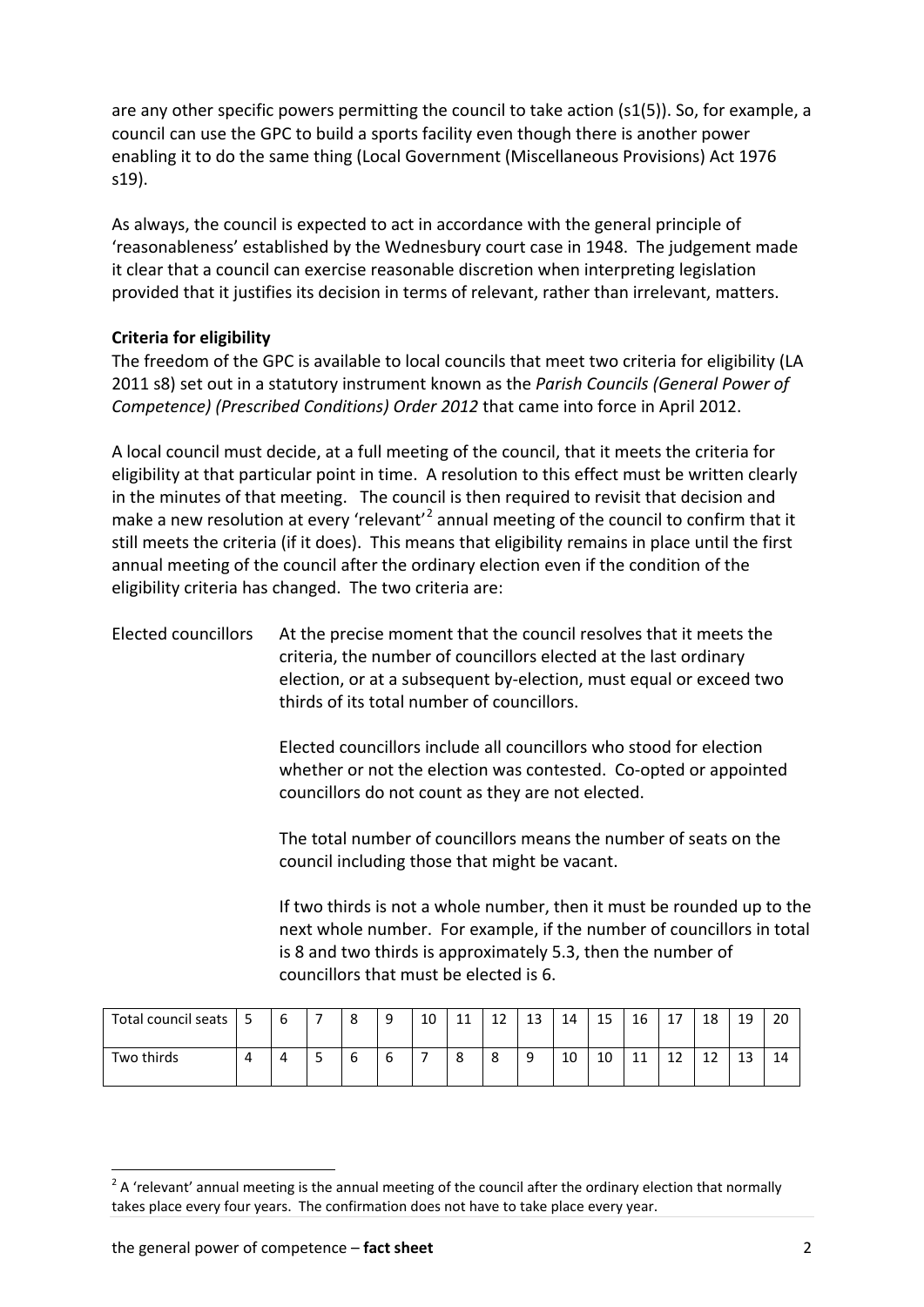The qualified clerk The clerk must hold at least one of the sector-specific qualifications and should have completed the relevant training designed as part of the National Training Strategy for local councils. From April 2012, this training is undertaken as part of a clerk's preparation for one of the recognised sector‐specific qualifications. Where a clerk studied for one of these qualifications before April 2012, they undertake the relevant training and must pass the short section 7 of CiLCA 2012 in order to be fully qualified for the purposes of the GPC (see below)<sup>[3](#page-2-0)</sup>.

The recognised sector‐specific qualifications are:

- The Certificate in Local Council Administration (CiLCA) awarded by the Monitoring and Verification Board (or previously by the AQA)
- The higher education qualifications for clerks awarded by the University of Gloucestershire or its predecessor institutions, namely:
	- o The Certificate of Higher Education in Local Council Administration
	- o The Certificate of Higher Education in Local Policy
	- o The first level of the Foundation Degree in Community Engagement and Governance (the Level Four course)
	- o Any equivalent successor qualification

It is important that the council pays attention to the advice of its trained and qualified clerk when taking decisions to ensure that it acts lawfully.

Since the GPC can be used for most of the activities of the council rather than for unusual one‐off projects, the council cannot employ a clerk on a short‐term contract specifically for using the power. If the council loses its qualified clerk or has insufficient elected councillors, then it must record its ineligibility at the next 'relevant' annual meeting of the council (after the ordinary election). If it has already started an activity under the GPC for which there is no other specific power, it remains eligible for the purpose of completing *that* activity, but it can't start anything new under the power until it is in a position to make the formal decision that it meets the criteria. The council must go back to identifying whether it has a specific power to act and use the restricted s137 if there is no appropriate specific power. When entering into a contract under the GPC, a council should be cautious if the contract lasts beyond the next annual meeting when the council might no longer be eligible to use the GPC. There is a risk of legal action if the council ends the contract unexpectedly. It is wise to seek legal advice when setting up the contract.

## **Risks and restrictions limiting the GPC**

There are some risks associated with using the GPC. Inadequate community support or insufficient funding are significant risks while there are several statutory or legal restrictions

<span id="page-2-0"></span><sup>&</sup>lt;sup>3</sup> A clerk who studied the University of Gloucestershire module covering law for local councils before the academic year 2012/13 (but who doesn't have CiLCA 2012) must also pass Section 7 of CiLCA 2012.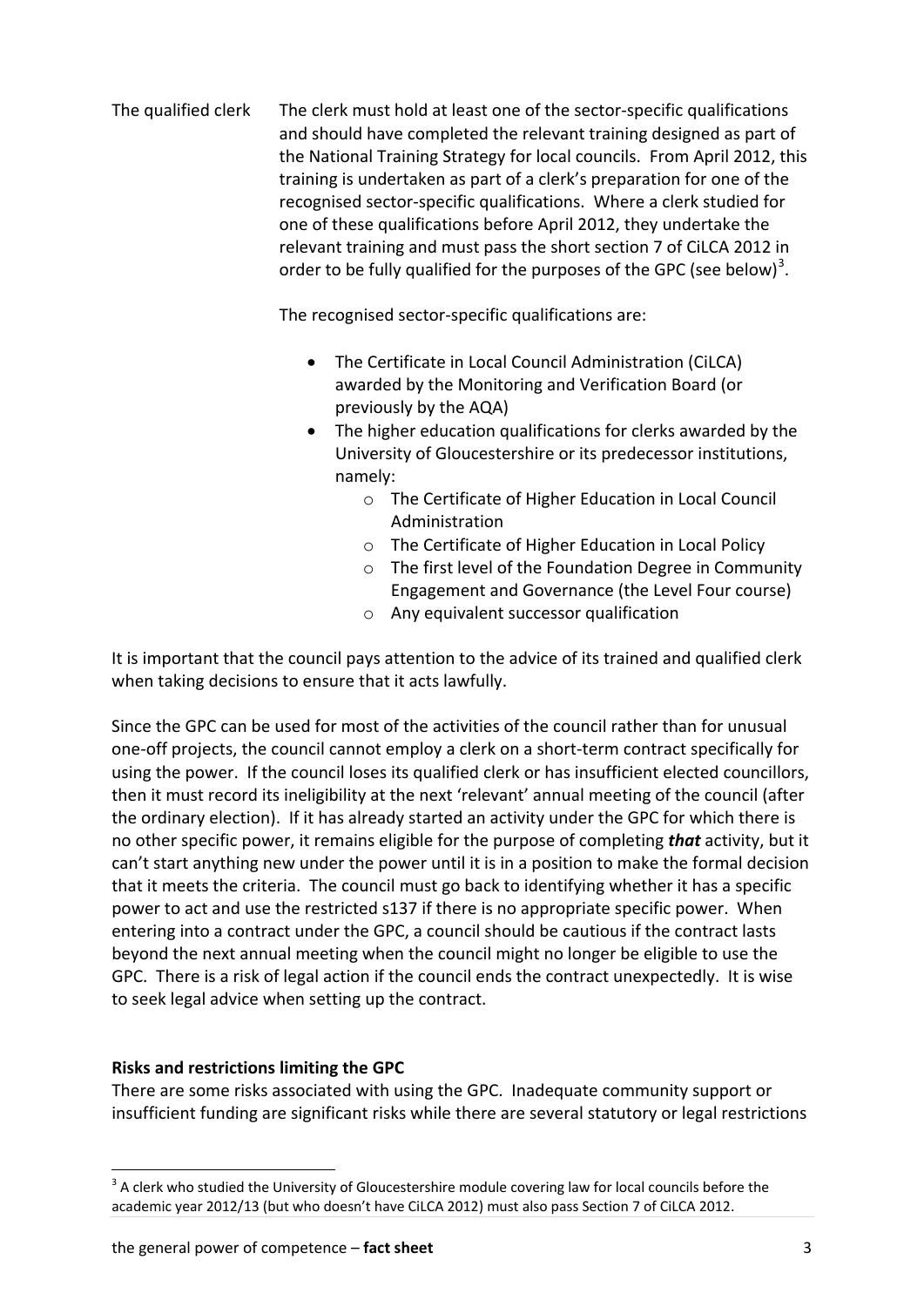that a local council should consider before using the power. Clerks and councillors should be aware of the following restrictions that potentially could limit the use of the GPC.

- If a council is already subject to a statutory duty, then that duty remains in place. So, for example, a local council that is eligible to use the GPC must continue to abide by its duties. For example:
	- − The council has a duty to act with regard to the likely effect on crime and disorder and to do all it can to prevent crime and disorder in its area (Crime and Disorder Act 2006 s17).
	- − The Natural Environment and Communities Act 2006 s40 imposes a duty on local councils to consider conserving biodiversity in exercising its functions.
	- − The Smallholding and Allotments Act 1908 s23(1) gives councils a duty to provide allotments if they are of the opinion that there is a demand for them.
- There are also many procedural and financial duties that remain in place for regulating the governance of a local council.
- Furthermore, the council must comply with employment law, Health and Safety legislation, equality legislation and duties related to data protection and freedom of information for example.
- The council must set up a company or co-operative society of it wishes to trade. If the council sets up a company or co-operative society it must abide by company law. Councils are advised to refer to more detailed Government guidance on trading and on charging (see links below). The council can charge for services provided under the  ${\sf GPC}^4.$  ${\sf GPC}^4.$  ${\sf GPC}^4.$
- If the council wants to invest in a local business to support the local economy, it should follow Government advice on investment (see links below). If it wishes to support a community enterprise, an economic development grant might be a sensible option.
- Remember, if another authority has a statutory duty, then it remains their duty to provide that service (eg education). If you are worried that you might be encroaching on another authority's duty, then ask whether an individual, a private company or a community trust might be able to step in and help. If they can, then so can the local council (although it might need to set up an appropriate delivery body first).
- If the action the council wishes to take is also covered by a specific power then any restrictions that apply to the overlapping power are still in force. So if existing legislation requires the council to ask permission before acting, then it must do so. For example, the council asks permission from the Highways Authority before doing work on roadside verges.

<span id="page-3-0"></span><sup>4</sup> If councils have a statutory **duty** to provide a service **free of charge**, they cannot charge for that service. This provision applies to principal authorities but does not affect local councils as they are not required by law to provide **any** services free of charge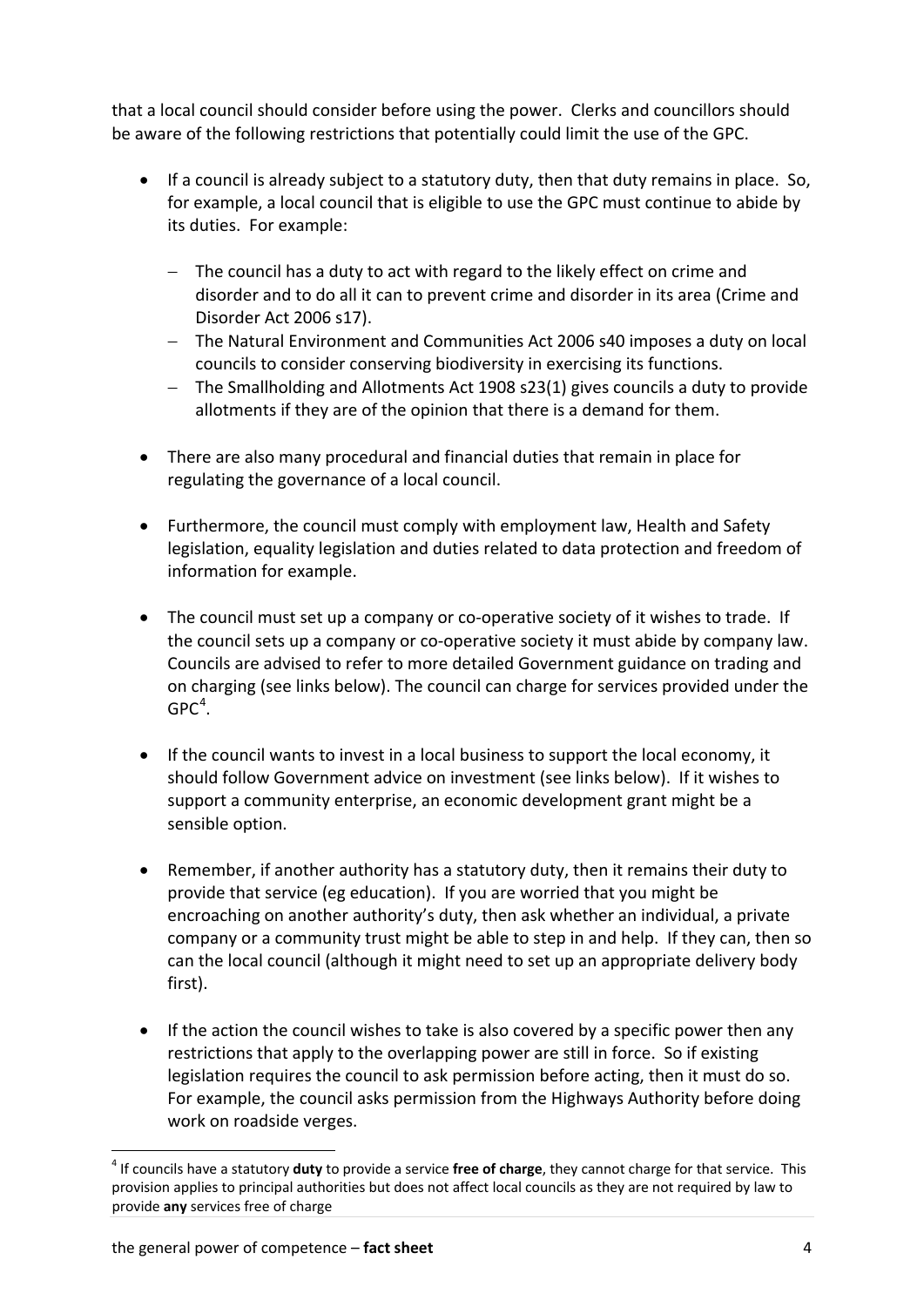The GPC is a power and not a source of money. It cannot be used to raise the precept and if loans are needed then normal procedures apply. The council can seek other sources of finance such as the Community Infrastructure Levy, grant funding, sponsorship, commercial activity and agreements with other authorities. As always, the council should ensure support from local taxpayers.

So councils cannot use the GPC primarily to raise money but they can receive income as a consequence of using the power for a different primary purpose. For example, a council could give financial assistance to a struggling local enterprise by purchasing share capital just as any individual could. Similarly the council could lend money to support a local activity and earn interest on the loan and it can raise sponsorship for a community project.

Although councils are encouraged to be innovative, they should be aware of the risks involved in using the power in addition to a lack of money or community support. For example:

- There is a risk of being challenged
- Trading activities could damage competing local activities
- The council risks its reputation and public money if a project goes wrong

## **S137 and the power of well‐being (PWB)**

How do these two powers relate to the GPC?

- The money that can be spent under the Local Government Act 1972 s137 is limited while the power is restricted by regulations for use and scope; for example, councils must keep specific accounts for s137, they cannot use the power to give money to individuals and spending must be commensurate with the benefit gained. In addition a council can't use s137 if another specific power exists. A council that is eligible to use the GPC can no longer use s137 as a power for taking action for the benefit of the area or its community (Sch 1(1))<sup>[5](#page-4-0)</sup>.
- The PWB (Local Government Act 2000 s2) offered councils more opportunity to improve and promote the economic, social and environmental well‐being of an area and its community with no restrictions on spending. However, in England it has now been replaced by the general power of competence which offers even more freedom to act. Transitional arrangements allow councils to complete projects started under the PWB.

### **Further changes affecting the GPC**

The Secretary of State for Communities and Local Government has the power to change the enacted legislation (s5) so it is important to keep up to date with legal advice. Changes will not be made without consultation and should therefore come as no surprise. The Government is keen to know whether there are any additional restrictions affecting the use of the GPC so that it can consider removing them. Contact the Society of Local Council Clerks or the National Association of Local Councils (via your County Association) if you wish to draw attention to any legislative constraints affecting the use of the power.

<span id="page-4-0"></span><sup>&</sup>lt;sup>5</sup> Note that s137(3) which permits the council to contribute to UK charities, public sector funds and public appeals remains in place.